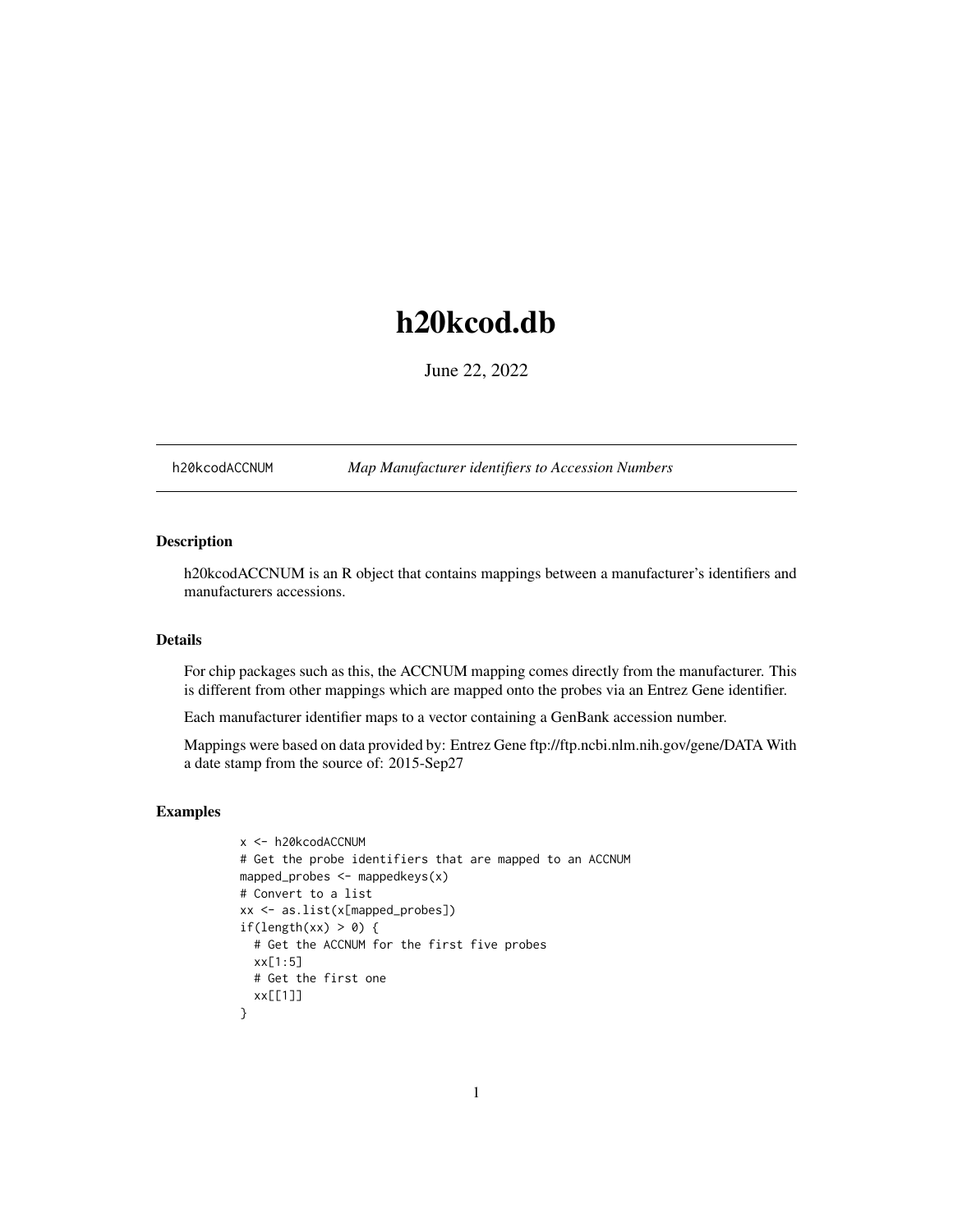<span id="page-1-0"></span>

h20kcodALIAS is an R object that provides mappings between common gene symbol identifiers and manufacturer identifiers.

## Details

Each gene symbol is mapped to a named vector of manufacturer identifiers. The name represents the gene symbol and the vector contains all manufacturer identifiers that are found for that symbol. An NA is reported for any gene symbol that cannot be mapped to any manufacturer identifiers.

This mapping includes ALL gene symbols including those which are already listed in the SYMBOL map. The SYMBOL map is meant to only list official gene symbols, while the ALIAS maps are meant to store all used symbols.

Mappings were based on data provided by: Entrez Gene ftp://ftp.ncbi.nlm.nih.gov/gene/DATA With a date stamp from the source of: 2015-Sep27

## Examples

```
# Convert the object to a list
xx <- as.list(h20kcodALIAS2PROBE)
if(length(xx) > 0){
    # Get the probe identifiers for the first two aliases
   xx[1:2]
   # Get the first one
   xx[[1]]
}
```
h20kcod.db *Bioconductor annotation data package*

## **Description**

Welcome to the h20kcod.db annotation Package. The purpose of this package is to provide detailed information about the h20kcod platform. This package is updated biannually.

You can learn what objects this package supports with the following command:

ls("package:h20kcod.db")

Each of these objects has their own manual page detailing where relevant data was obtained along with some examples of how to use it.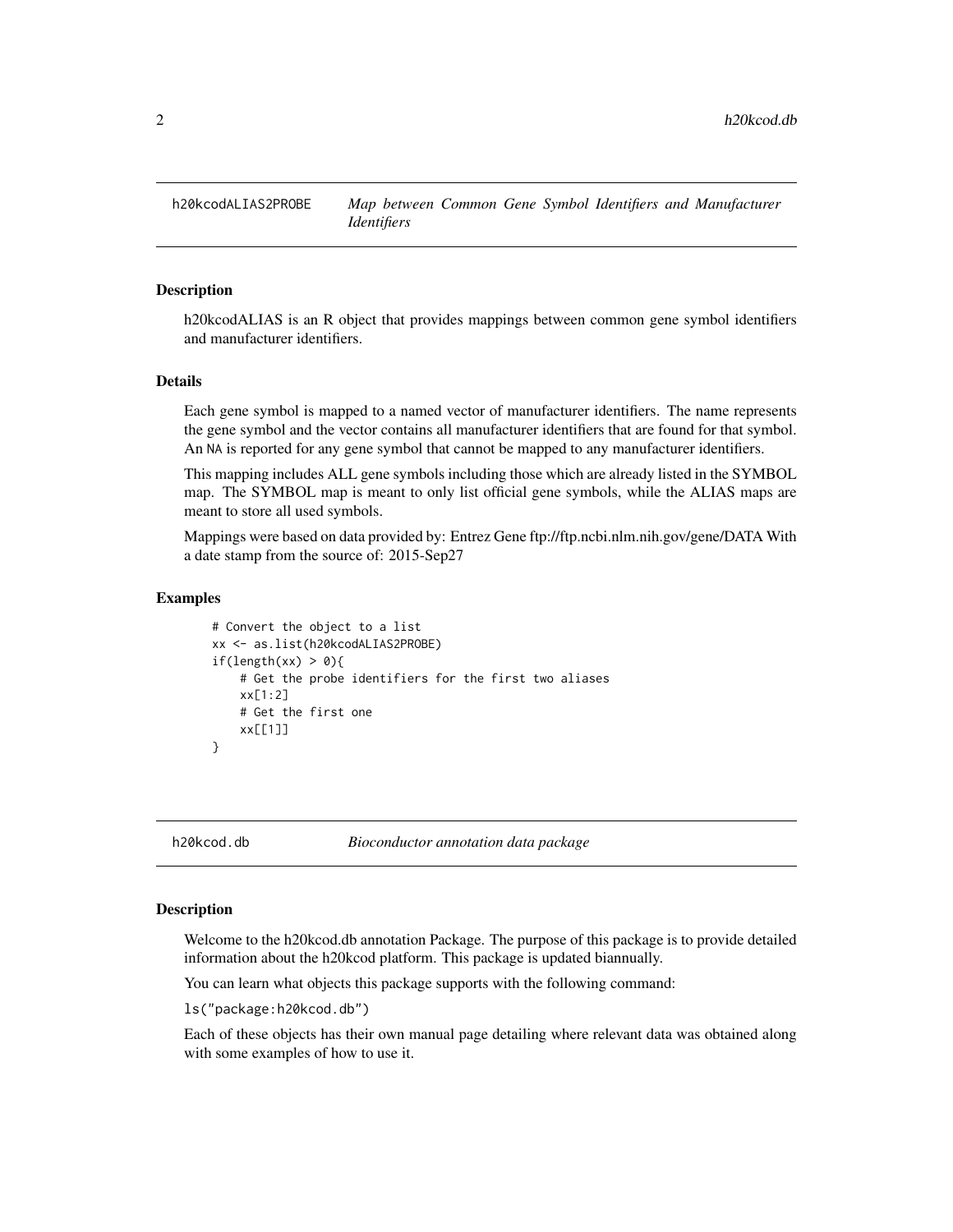# <span id="page-2-0"></span>h20kcodCHR 3

## Examples

ls("package:h20kcod.db")

h20kcodCHR *Map Manufacturer IDs to Chromosomes*

# **Description**

h20kcodCHR is an R object that provides mappings between a manufacturer identifier and the chromosome that contains the gene of interest.

# Details

Each manufacturer identifier maps to a vector of chromosomes. Due to inconsistencies that may exist at the time the object was built, the vector may contain more than one chromosome (e.g., the identifier may map to more than one chromosome). If the chromosomal location is unknown, the vector will contain an NA.

Mappings were based on data provided by: Entrez Gene ftp://ftp.ncbi.nlm.nih.gov/gene/DATA With a date stamp from the source of: 2015-Sep27

## Examples

```
x <- h20kcodCHR
# Get the probe identifiers that are mapped to a chromosome
mapped_probes <- mappedkeys(x)
# Convert to a list
xx <- as.list(x[mapped_probes])
if(length(xx) > 0) {
  # Get the CHR for the first five probes
  xx[1:5]
  # Get the first one
  xx[[1]]
}
```
h20kcodCHRLENGTHS *A named vector for the length of each of the chromosomes*

#### **Description**

h20kcodCHRLENGTHS provides the length measured in base pairs for each of the chromosomes.

# Details

This is a named vector with chromosome numbers as the names and the corresponding lengths for chromosomes as the values.

Total lengths of chromosomes were derived by calculating the number of base pairs on the sequence string for each chromosome.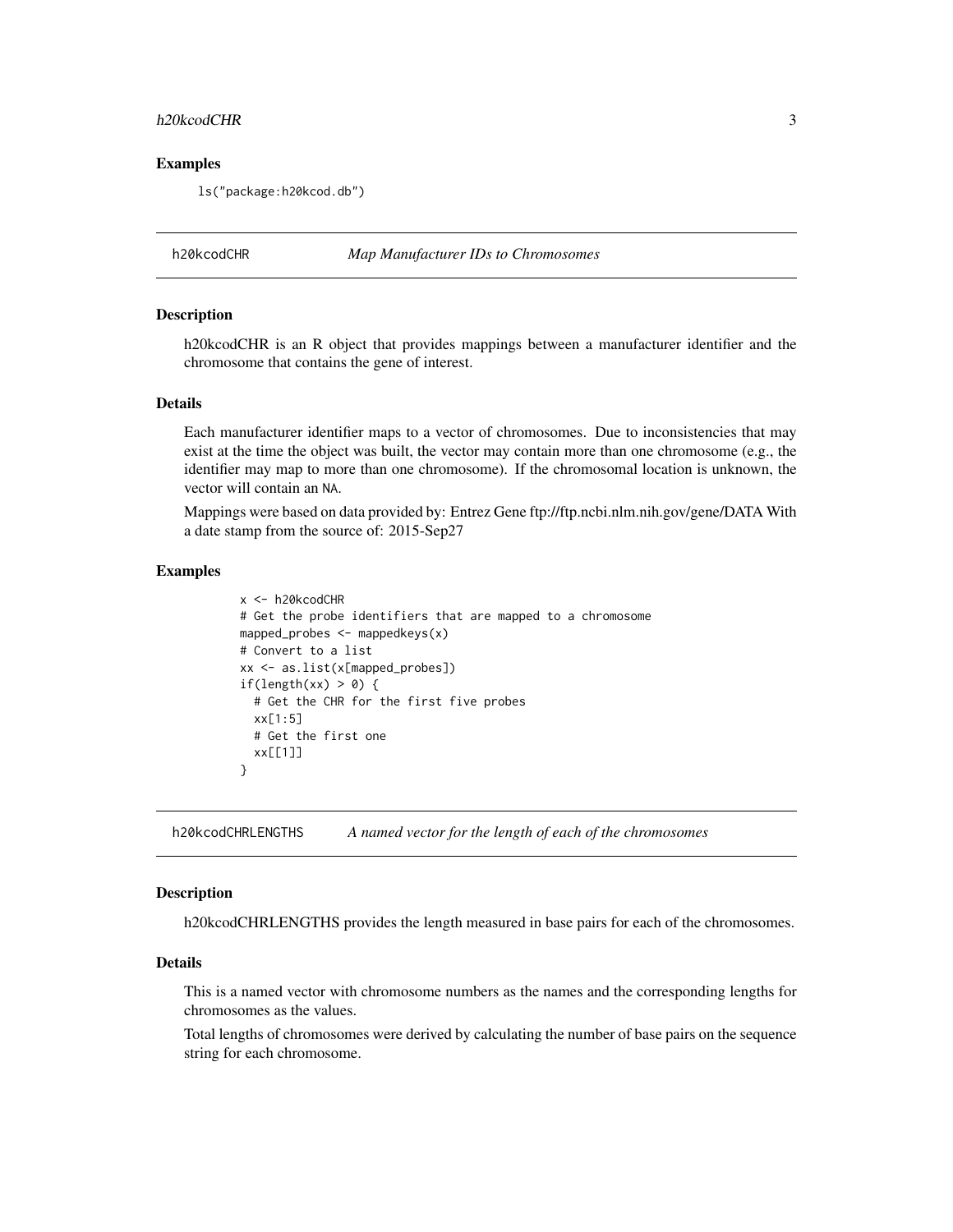## Examples

```
tt <- h20kcodCHRLENGTHS
# Length of chromosome 1
tt["1"]
```

```
h20kcodCHRLOC Map Manufacturer IDs to Chromosomal Location
```
## Description

h20kcodCHRLOC is an R object that maps manufacturer identifiers to the starting position of the gene. The position of a gene is measured as the number of base pairs.

The CHRLOCEND mapping is the same as the CHRLOC mapping except that it specifies the ending base of a gene instead of the start.

# Details

Each manufacturer identifier maps to a named vector of chromosomal locations, where the name indicates the chromosome. Due to inconsistencies that may exist at the time the object was built, these vectors may contain more than one chromosome and/or location. If the chromosomal location is unknown, the vector will contain an NA.

Chromosomal locations on both the sense and antisense strands are measured as the number of base pairs from the p (5' end of the sense strand) to q (3' end of the sense strand) arms. Chromosomal locations on the antisense strand have a leading "-" sign (e. g. -1234567).

Since some genes have multiple start sites, this field can map to multiple locations.

Mappings were based on data provided by: UCSC Genome Bioinformatics (Homo sapiens) ftp://hgdownload.cse.ucsc.edu/go With a date stamp from the source of: 2010-Mar22

```
x <- h20kcodCHRLOC
# Get the probe identifiers that are mapped to chromosome locations
mapped_probes \leq mappedkeys(x)
# Convert to a list
xx <- as.list(x[mapped_probes])
if(length(xx) > 0) {
  # Get the CHRLOC for the first five probes
  xx[1:5]
 # Get the first one
 xx[[1]]
}
```
<span id="page-3-0"></span>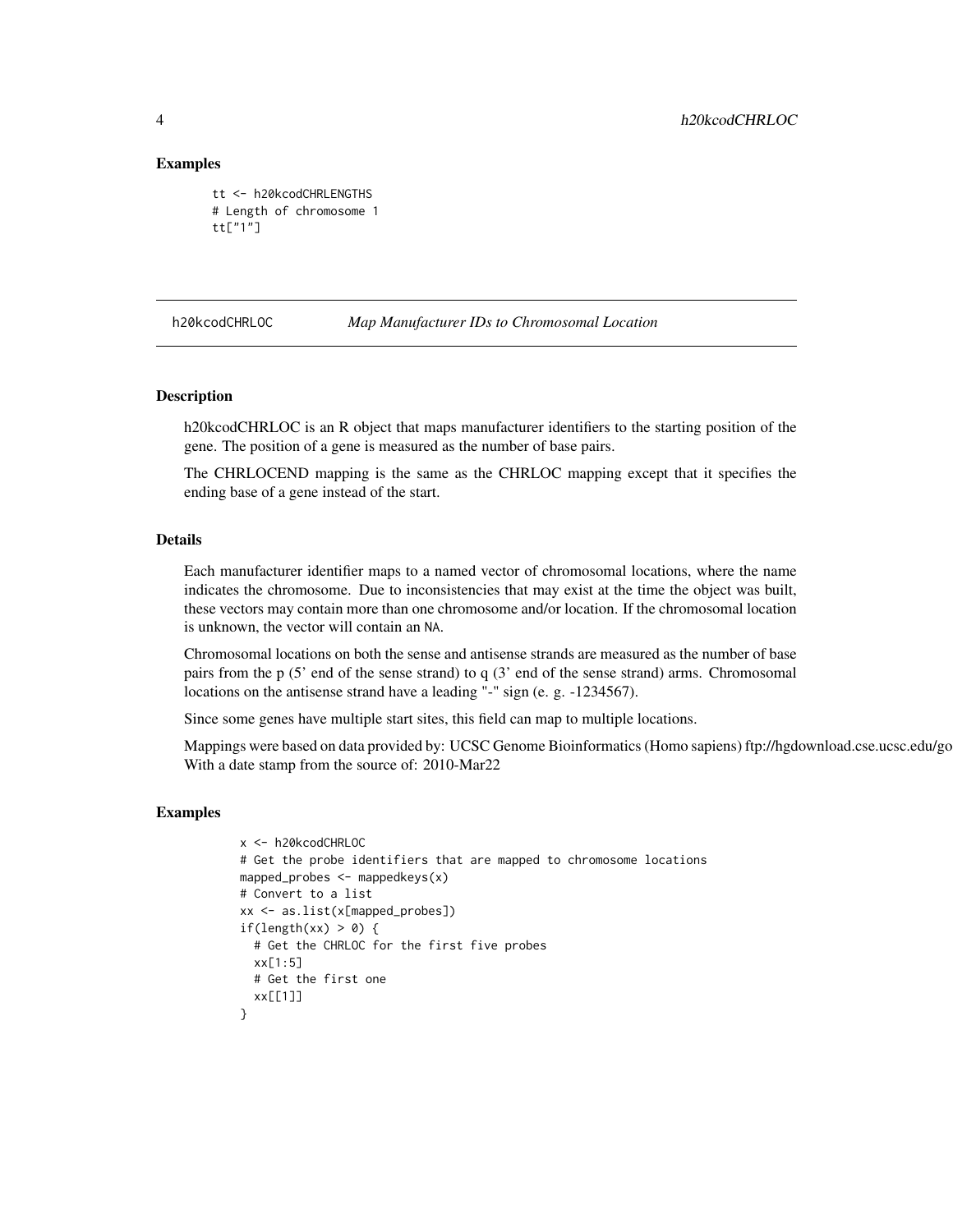<span id="page-4-0"></span>

h20kcodENSEMBL is an R object that contains mappings between manufacturer identifiers and Ensembl gene accession numbers.

# Details

This object is a simple mapping of manufacturer identifiers to Ensembl gene Accession Numbers.

Mappings were based on data provided by BOTH of these sources: [http://www.ensembl.org/](http://www.ensembl.org/biomart/martview/) [biomart/martview/](http://www.ensembl.org/biomart/martview/) <ftp://ftp.ncbi.nlm.nih.gov/gene/DATA>

For most species, this mapping is a combination of manufacturer to ensembl IDs from BOTH NCBI and ensembl. Users who wish to only use mappings from NCBI are encouraged to see the ncbi2ensembl table in the appropriate organism package. Users who wish to only use mappings from ensembl are encouraged to see the ensembl2ncbi table which is also found in the appropriate organism packages. These mappings are based upon the ensembl table which is contains data from BOTH of these sources in an effort to maximize the chances that you will find a match.

For worms and flies however, this mapping is based only on sources from ensembl, as these organisms do not have ensembl to entrez gene mapping data at NCBI.

```
x <- h20kcodENSEMBL
# Get the entrez gene IDs that are mapped to an Ensembl ID
mapped_genes <- mappedkeys(x)
# Convert to a list
xx <- as.list(x[mapped_genes])
if(length(xx) > 0) {
  # Get the Ensembl gene IDs for the first five genes
  xx[1:5]
  # Get the first one
  xx[[1]]
}
#For the reverse map ENSEMBL2PROBE:
# Convert to a list
xx <- as.list(h20kcodENSEMBL2PROBE)
if(length(xx) > 0){
   # Gets the entrez gene IDs for the first five Ensembl IDs
   xx[1:5]
   # Get the first one
   xx[[1]]
}
```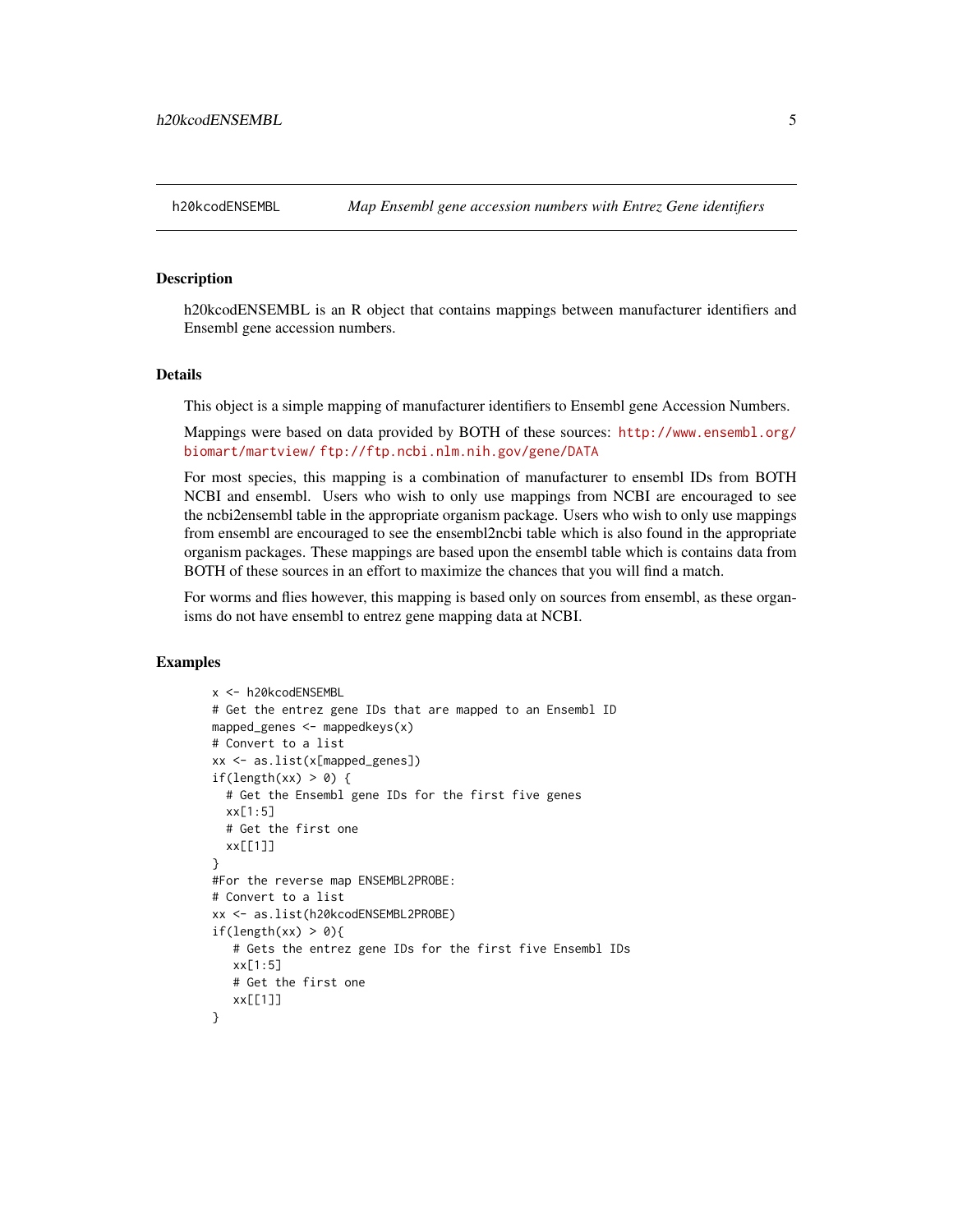<span id="page-5-0"></span>

h20kcodENTREZID is an R object that provides mappings between manufacturer identifiers and Entrez Gene identifiers.

# Details

Each manufacturer identifier is mapped to a vector of Entrez Gene identifiers. An NA is assigned to those manufacturer identifiers that can not be mapped to an Entrez Gene identifier at this time.

If a given manufacturer identifier can be mapped to different Entrez Gene identifiers from various sources, we attempt to select the common identifiers. If a concensus cannot be determined, we select the smallest identifier.

Mappings were based on data provided by: Entrez Gene ftp://ftp.ncbi.nlm.nih.gov/gene/DATA With a date stamp from the source of: 2015-Sep27

## References

<http://www.ncbi.nlm.nih.gov/entrez/query.fcgi?db=gene>

#### Examples

```
x <- h20kcodENTREZID
# Get the probe identifiers that are mapped to an ENTREZ Gene ID
mapped_probes <- mappedkeys(x)
# Convert to a list
xx <- as.list(x[mapped_probes])
if(length(xx) > 0) {
  # Get the ENTREZID for the first five probes
  xx[1:5]
 # Get the first one
  xx[[1]]
}
```

| h20kcodENZYME | Maps between Manufacturer IDs and Enzyme Commission (EC) Num- |
|---------------|---------------------------------------------------------------|
|               | bers                                                          |

# **Description**

h20kcodENZYME is an R object that provides mappings between manufacturer identifiers and EC numbers. h20kcodENZYME2PROBE is an R object that maps Enzyme Commission (EC) numbers to manufacturer identifiers.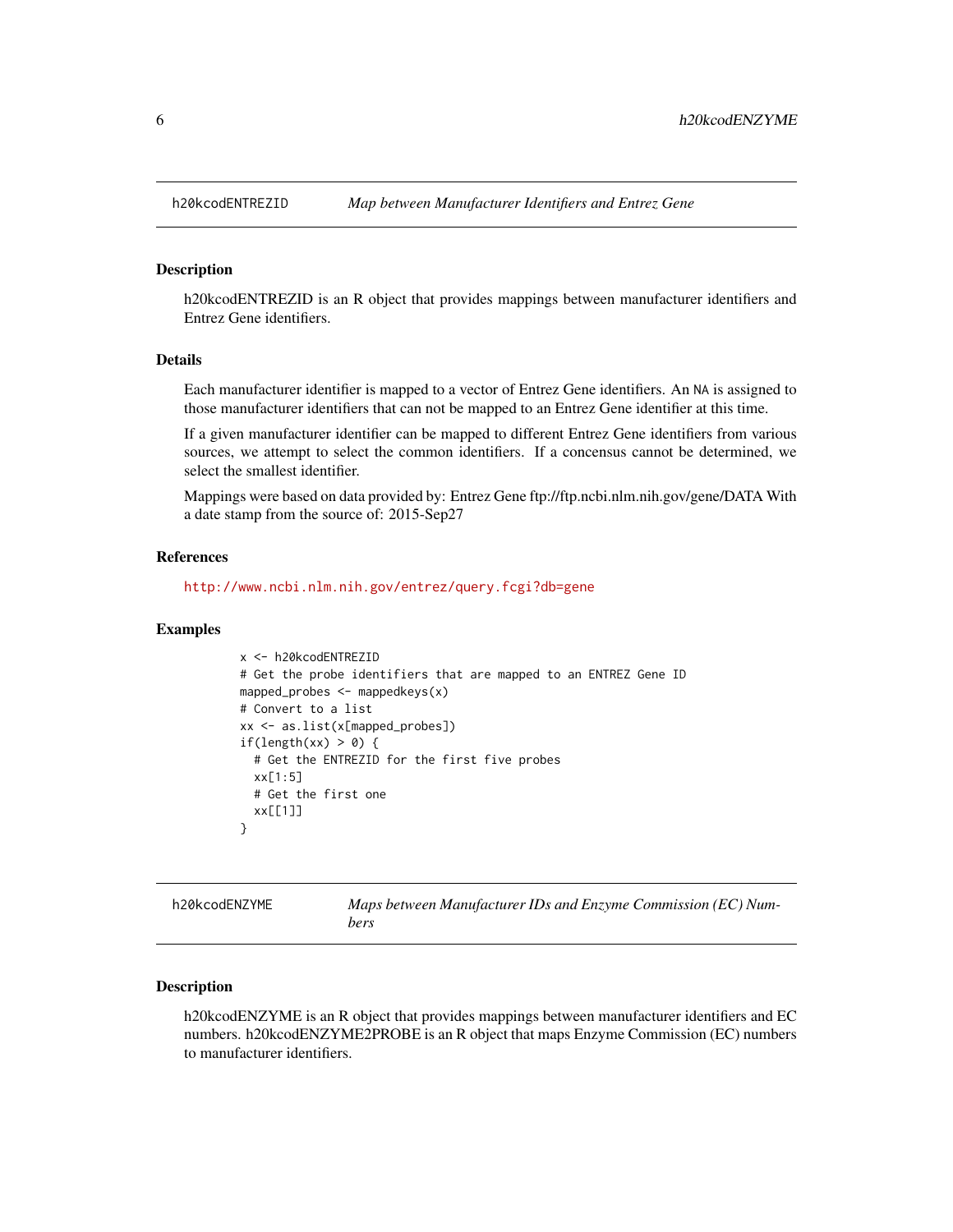# Details

When the h20kcodENZYME maping viewed as a list, each manufacturer identifier maps to a named vector containing the EC number that corresponds to the enzyme produced by that gene. The names corresponds to the manufacturer identifiers. If this information is unknown, the vector will contain an NA.

For the h20kcodENZYME2PROBE, each EC number maps to a named vector containing all of the manufacturer identifiers that correspond to the gene that produces that enzyme. The name of the vector corresponds to the EC number.

Enzyme Commission numbers are assigned by the Nomenclature Committee of the International Union of Biochemistry and Molecular Biology <http://www.chem.qmw.ac.uk/iubmb/enzyme/> to allow enzymes to be identified.

An Enzyme Commission number is of the format EC x.y.z.w, where x, y, z, and w are numeric numbers. In h20kcodENZYME2PROBE, EC is dropped from the Enzyme Commission numbers.

Enzyme Commission numbers have corresponding names that describe the functions of enzymes in such a way that EC x is a more general description than EC x.y that in turn is a more general description than EC x.y.z. The top level EC numbers and names are listed below:

EC 1 oxidoreductases

EC 2 transferases

EC 3 hydrolases

EC 4 lyases

EC 5 isomerases

EC 6 ligases

The EC name for a given EC number can be viewed at [http://www.chem.qmul.ac.uk/iupac/](http://www.chem.qmul.ac.uk/iupac/jcbn/index.html#6) [jcbn/index.html#6](http://www.chem.qmul.ac.uk/iupac/jcbn/index.html#6)

Mappings between probe identifiers and enzyme identifiers were obtained using files provided by: KEGG GENOME ftp://ftp.genome.jp/pub/kegg/genomes With a date stamp from the source of: 2011-Mar15

# References

<ftp://ftp.genome.ad.jp/pub/kegg/pathways>

```
x <- h20kcodENZYME
# Get the probe identifiers that are mapped to an EC number
mapped_probes <- mappedkeys(x)
# Convert to a list
xx <- as.list(x[mapped_probes])
if(length(xx) > 0) {
  # Get the ENZYME for the first five probes
  xx[1:5]
  # Get the first one
  xx[[1]]
}
```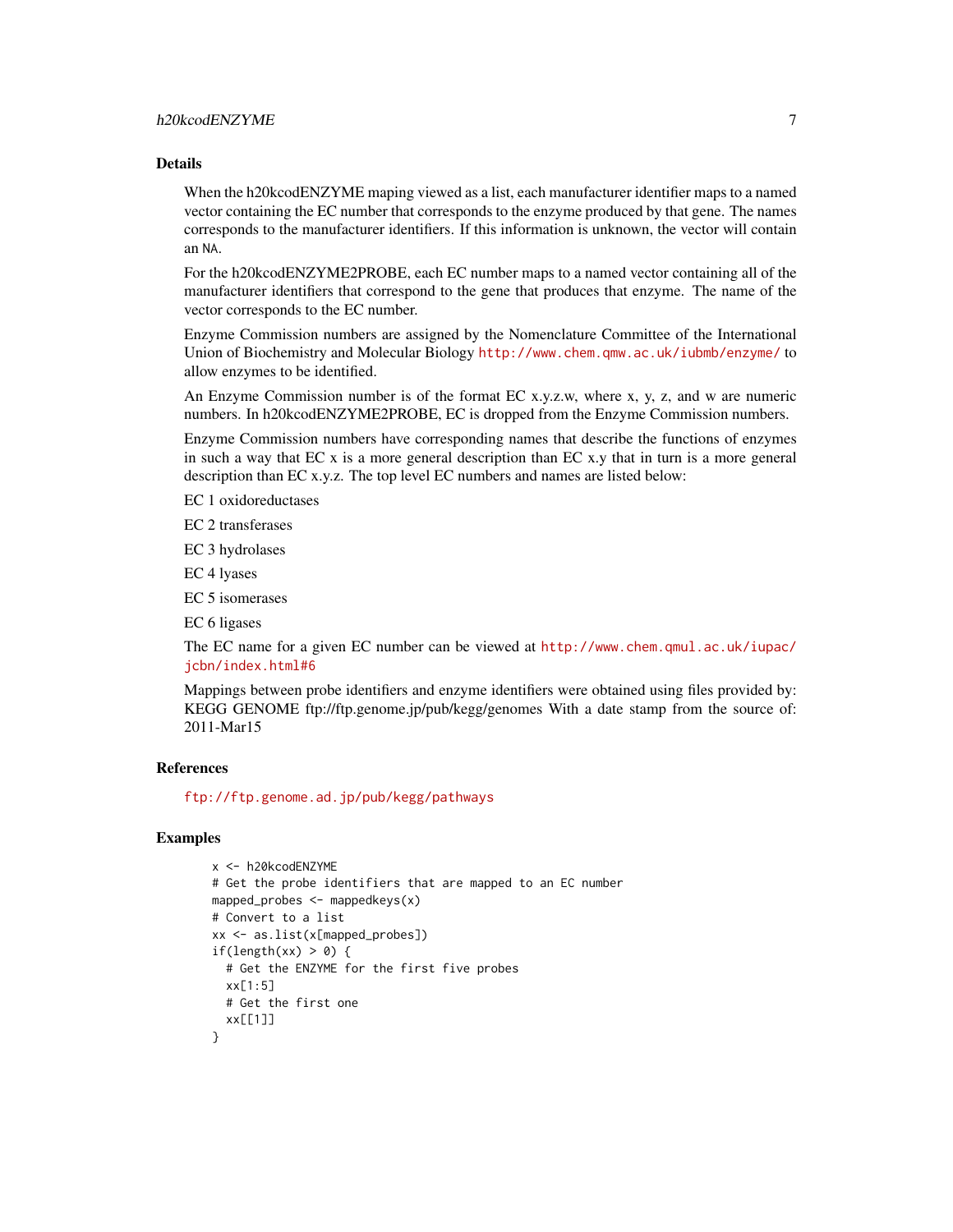```
# Now convert h20kcodENZYME2PROBE to a list to see inside
xx <- as.list(h20kcodENZYME2PROBE)
if(length(xx) > 0){
  # Get the probe identifiers for the first five enzyme
  #commission numbers
  xx[1:5]
  # Get the first one
  xx[[1]]
}
```
h20kcodGENENAME *Map between Manufacturer IDs and Genes*

# Description

h20kcodGENENAME is an R object that maps manufacturer identifiers to the corresponding gene name.

# Details

Each manufacturer identifier maps to a named vector containing the gene name. The vector name corresponds to the manufacturer identifier. If the gene name is unknown, the vector will contain an NA.

Gene names currently include both the official (validated by a nomenclature committee) and preferred names (interim selected for display) for genes. Efforts are being made to differentiate the two by adding a name to the vector.

Mappings were based on data provided by: Entrez Gene ftp://ftp.ncbi.nlm.nih.gov/gene/DATA With a date stamp from the source of: 2015-Sep27

```
x <- h20kcodGENENAME
# Get the probe identifiers that are mapped to a gene name
mapped_probes <- mappedkeys(x)
# Convert to a list
xx <- as.list(x[mapped_probes])
if(length(xx) > 0) {
  # Get the GENENAME for the first five probes
  xx[1:5]
 # Get the first one
 xx[[1]]
}
```
<span id="page-7-0"></span>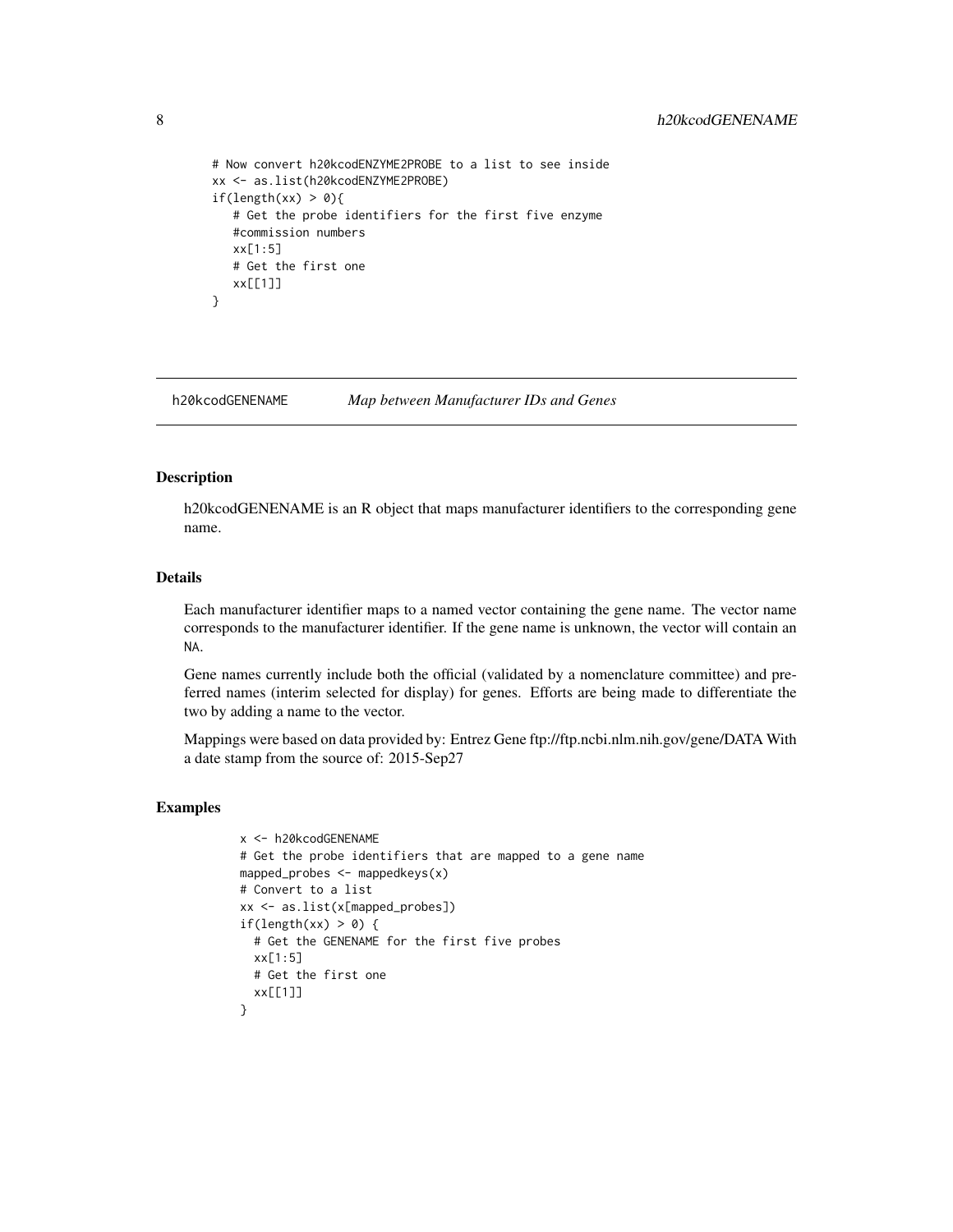<span id="page-8-1"></span><span id="page-8-0"></span>

h20kcodGO is an R object that provides mappings between manufacturer identifiers and the GO identifiers that they are directly associated with. This mapping and its reverse mapping (h20kcodGO2PROBE) do NOT associate the child terms from the GO ontology with the gene. Only the directly evidenced terms are represented here.

h20kcodGO2ALLPROBES is an R object that provides mappings between a given GO identifier and all of the manufacturer identifiers annotated at that GO term OR TO ONE OF IT'S CHILD NODES in the GO ontology. Thus, this mapping is much larger and more inclusive than h20kcodGO2PROBE.

#### Details

If h20kcodGO is cast as a list, each manufacturer identifier is mapped to a list of lists. The names on the outer list are GO identifiers. Each inner list consists of three named elements: GOID, Ontology, and Evidence.

The GOID element matches the GO identifier named in the outer list and is included for convenience when processing the data using 'lapply'.

The Ontology element indicates which of the three Gene Ontology categories this identifier belongs to. The categories are biological process (BP), cellular component (CC), and molecular function (MF).

The Evidence element contains a code indicating what kind of evidence supports the association of the GO identifier to the manufacturer id. Some of the evidence codes in use include:

IMP: inferred from mutant phenotype

IGI: inferred from genetic interaction

IPI: inferred from physical interaction

ISS: inferred from sequence similarity

IDA: inferred from direct assay

IEP: inferred from expression pattern

IEA: inferred from electronic annotation

TAS: traceable author statement

NAS: non-traceable author statement

ND: no biological data available

IC: inferred by curator

A more complete listing of evidence codes can be found at:

<http://www.geneontology.org/GO.evidence.shtml>

If h20kcodGO2ALLPROBES or h20kcodGO2PROBE is cast as a list, each GO term maps to a named vector of manufacturer identifiers and evidence codes. A GO identifier may be mapped to the same manufacturer identifier more than once but the evidence code can be different. Mappings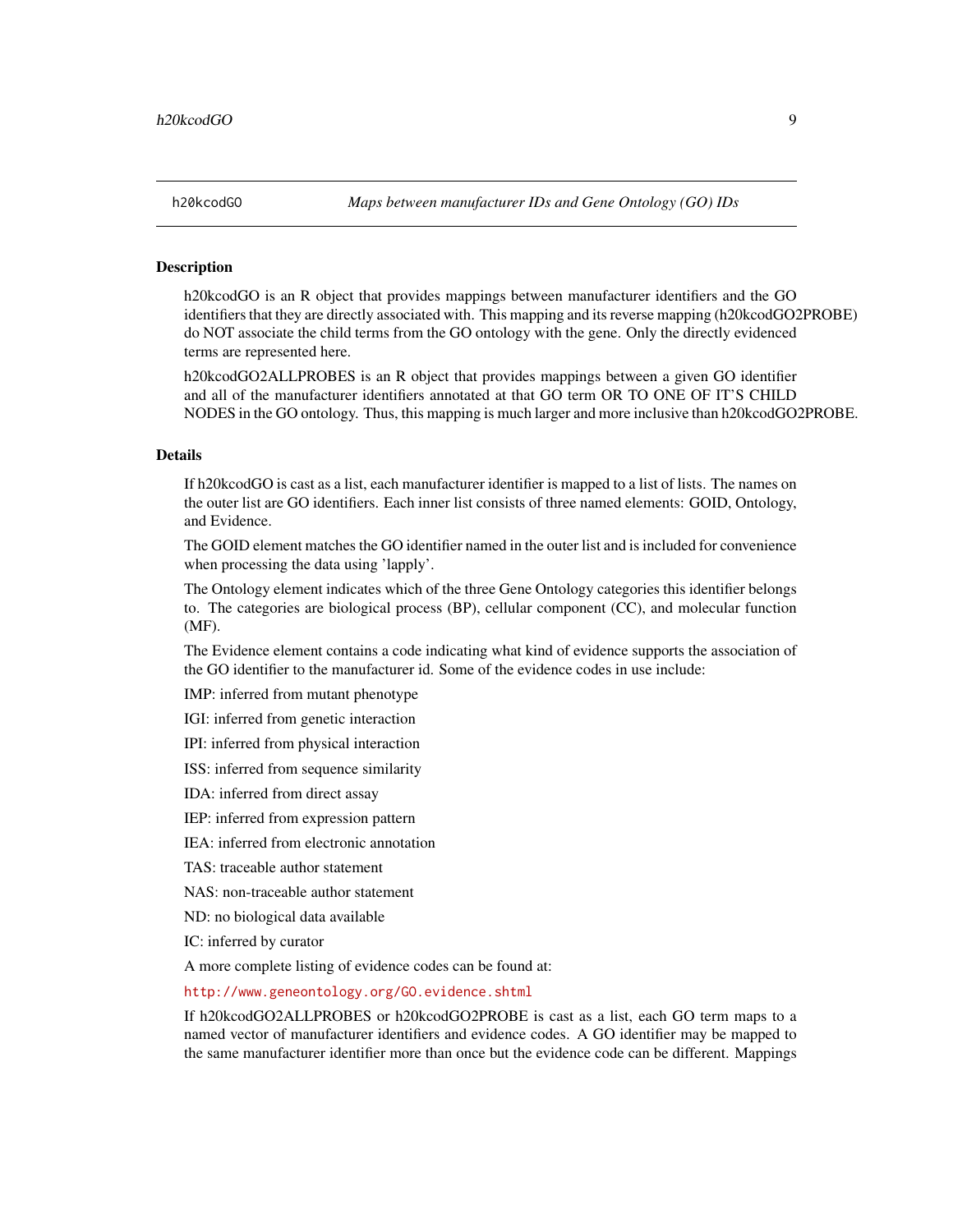between Gene Ontology identifiers and Gene Ontology terms and other information are available in a separate data package named GO.

Whenever any of these mappings are cast as a data.frame, all the results will be output in an appropriate tabular form.

Mappings between manufacturer identifiers and GO information were obtained through their mappings to manufacturer identifiers. NAs are assigned to manufacturer identifiers that can not be mapped to any Gene Ontology information. Mappings between Gene Ontology identifiers an Gene Ontology terms and other information are available in a separate data package named GO.

All mappings were based on data provided by: Gene Ontology ftp://ftp.geneontology.org/pub/go/godatabase/archive/latestlite/ With a date stamp from the source of: 20150919

#### References

<ftp://ftp.ncbi.nlm.nih.gov/gene/DATA/>

#### See Also

[h20kcodGO2ALLPROBES](#page-8-0).

```
x < -h20k\text{cod}G# Get the manufacturer identifiers that are mapped to a GO ID
mapped_genes <- mappedkeys(x)
# Convert to a list
xx <- as.list(x[mapped_genes])
if(length(xx) > 0) {
    # Try the first one
    got <- xx[[1]]
    got[[1]][["GOID"]]
    got[[1]][["Ontology"]]
    got[[1]][["Evidence"]]
}
# For the reverse map:
# Convert to a list
xx <- as.list(h20kcodGO2PROBE)
if(length(xx) > 0){
    # Gets the manufacturer ids for the top 2nd and 3nd GO identifiers
    goids \leq -x \times [2:3]# Gets the manufacturer ids for the first element of goids
    goids[[1]]
    # Evidence code for the mappings
    names(goids[[1]])
}
# Convert h20kcodGO2ALLPROBES to a list
xx <- as.list(h20kcodGO2ALLPROBES)
if(length(xx) > 0){
    # Gets the manufacturer identifiers for the top 2nd and 3nd GO identifiers
    goids \leq -x \times [2:3]# Gets all the manufacturer identifiers for the first element of goids
    goids[[1]]
```
<span id="page-9-0"></span>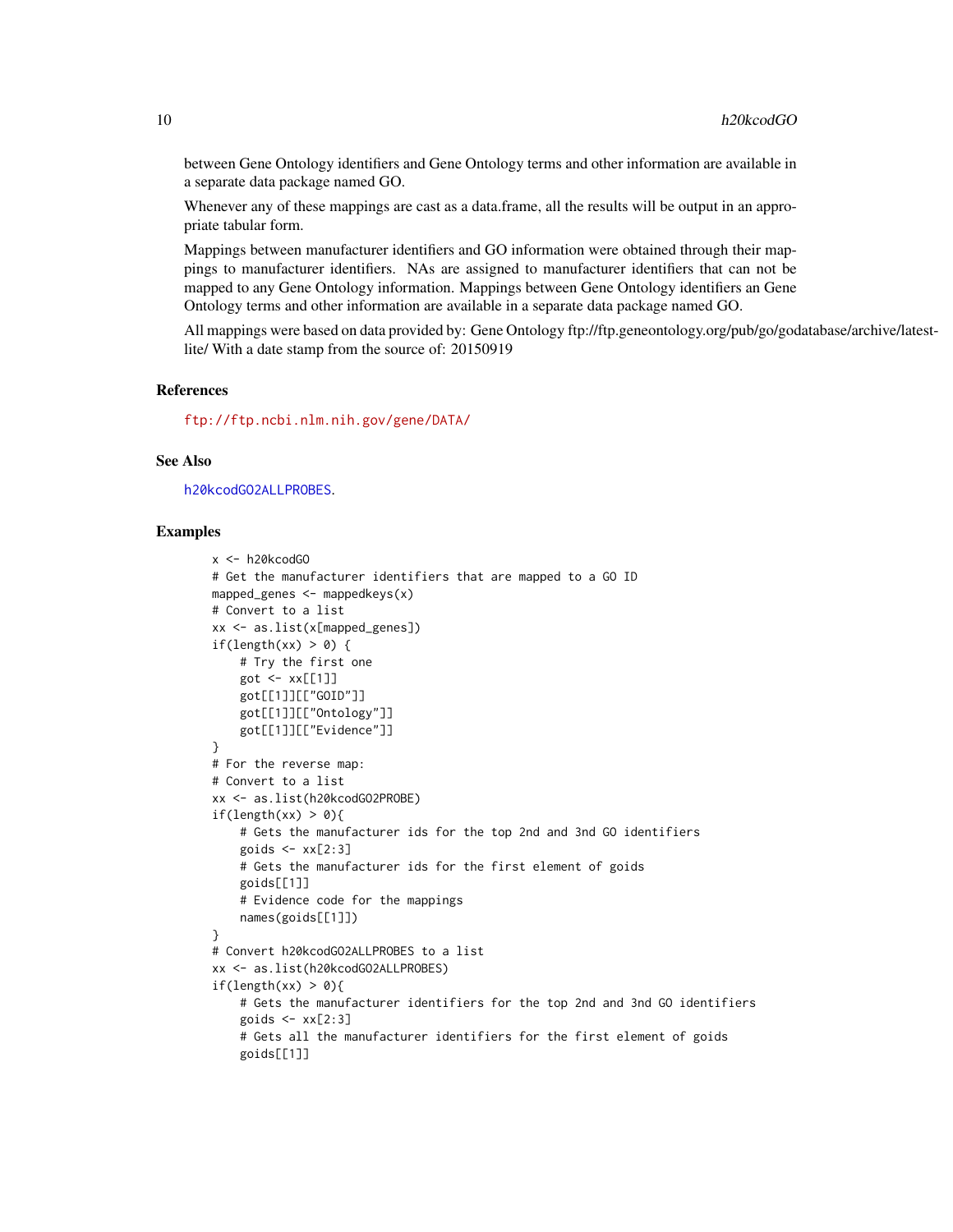```
# Evidence code for the mappings
   names(goids[[1]])
}
```
h20kcodMAP *Map between Manufacturer Identifiers and cytogenetic maps/bands*

## Description

h20kcodMAP is an R object that provides mappings between manufacturer identifiers and cytoband locations.

#### Details

Each manufacturer identifier is mapped to a vector of cytoband locations. The vector length may be one or longer, if there are multiple reported chromosomal locations for a given gene. An NA is reported for any manufacturer identifiers that cannot be mapped to a cytoband at this time.

Cytogenetic bands for most higher organisms are labeled p1, p2, p3, q1, q2, q3 (p and q are the p and q arms), etc., counting from the centromere out toward the telomeres. At higher resolutions, sub-bands can be seen within the bands. The sub-bands are also numbered from the centromere out toward the telomere. Thus, a label of 7q31.2 indicates that the band is on chromosome 7, q arm, band 3, sub-band 1, and sub-sub-band 2.

Mappings were based on data provided by: Entrez Gene ftp://ftp.ncbi.nlm.nih.gov/gene/DATA With a date stamp from the source of: 2015-Sep27

## References

<http://www.ncbi.nlm.nih.gov>

```
x <- h20kcodMAP
# Get the probe identifiers that are mapped to any cytoband
mapped_probes <- mappedkeys(x)
# Convert to a list
xx <- as.list(x[mapped_probes])
if(length(xx) > 0) {
  # Get the MAP for the first five probes
  xx[1:5]
 # Get the first one
 xx[[1]]
}
```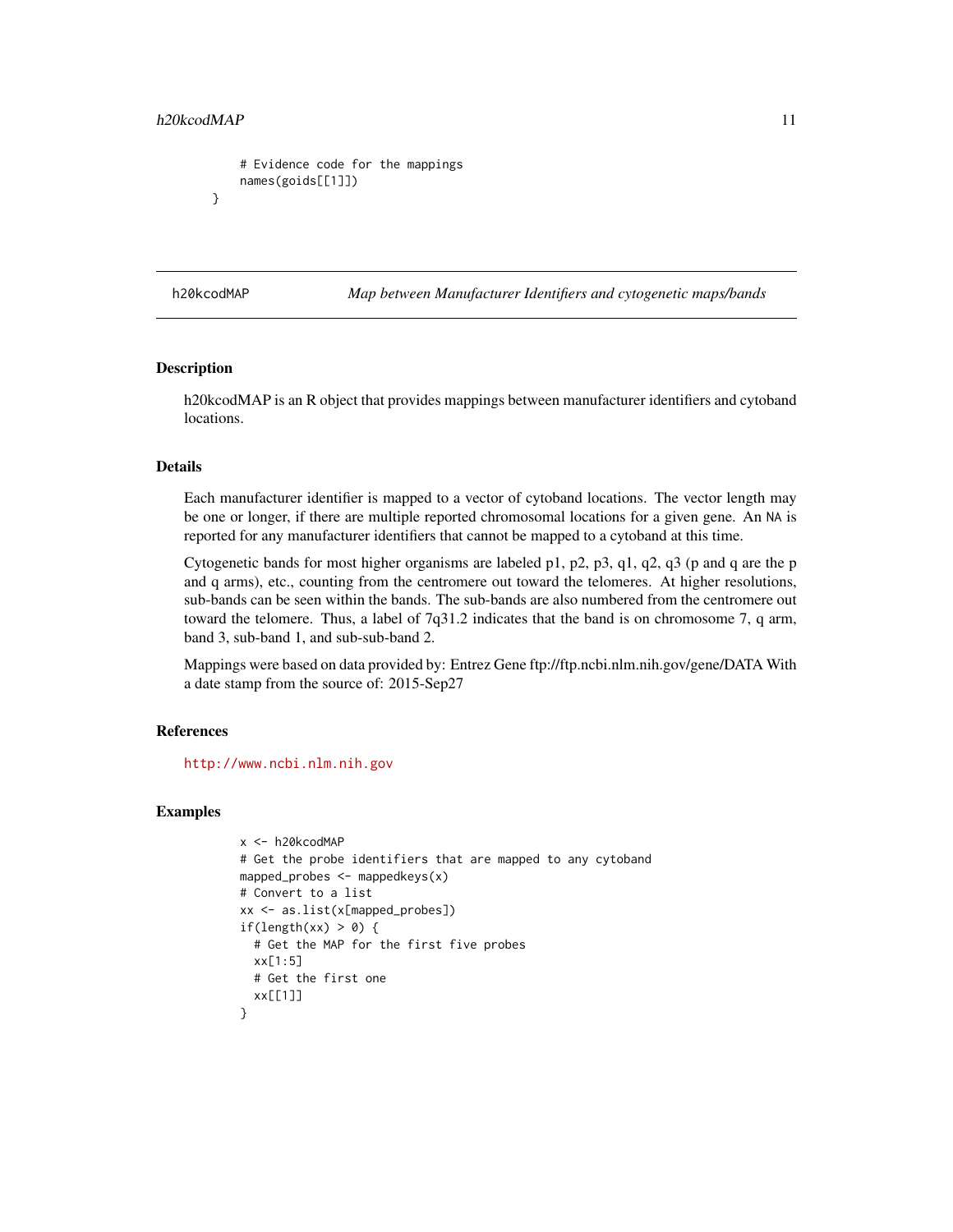<span id="page-11-0"></span>

h20kcodMAPCOUNTS provides the "map count" (i.e. the count of mapped keys) for each map in package h20kcod.db.

# Details

This "map count" information is precalculated and stored in the package annotation DB. This allows some quality control and is used by the [checkMAPCOUNTS](#page-0-0) function defined in AnnotationDbi to compare and validate different methods (like count.mappedkeys(x) or sum(!is.na(as.list(x)))) for getting the "map count" of a given map.

# See Also

[mappedkeys](#page-0-0), [count.mappedkeys](#page-0-0), [checkMAPCOUNTS](#page-0-0)

# Examples

```
h20kcodMAPCOUNTS
mapnames <- names(h20kcodMAPCOUNTS)
h20kcodMAPCOUNTS[mapnames[1]]
x \leq - get(mapnames[1])
sum(!is.na(as.list(x)))
count.mappedkeys(x) # much faster!
```
## Check the "map count" of all the maps in package h20kcod.db checkMAPCOUNTS("h20kcod.db")

Map between Manufacturer Identifiers and Mendelian Inheritance in *Man (MIM) identifiers*

# Description

h20kcodOMIM is an R object that provides mappings between manufacturer identifiers and OMIM identifiers.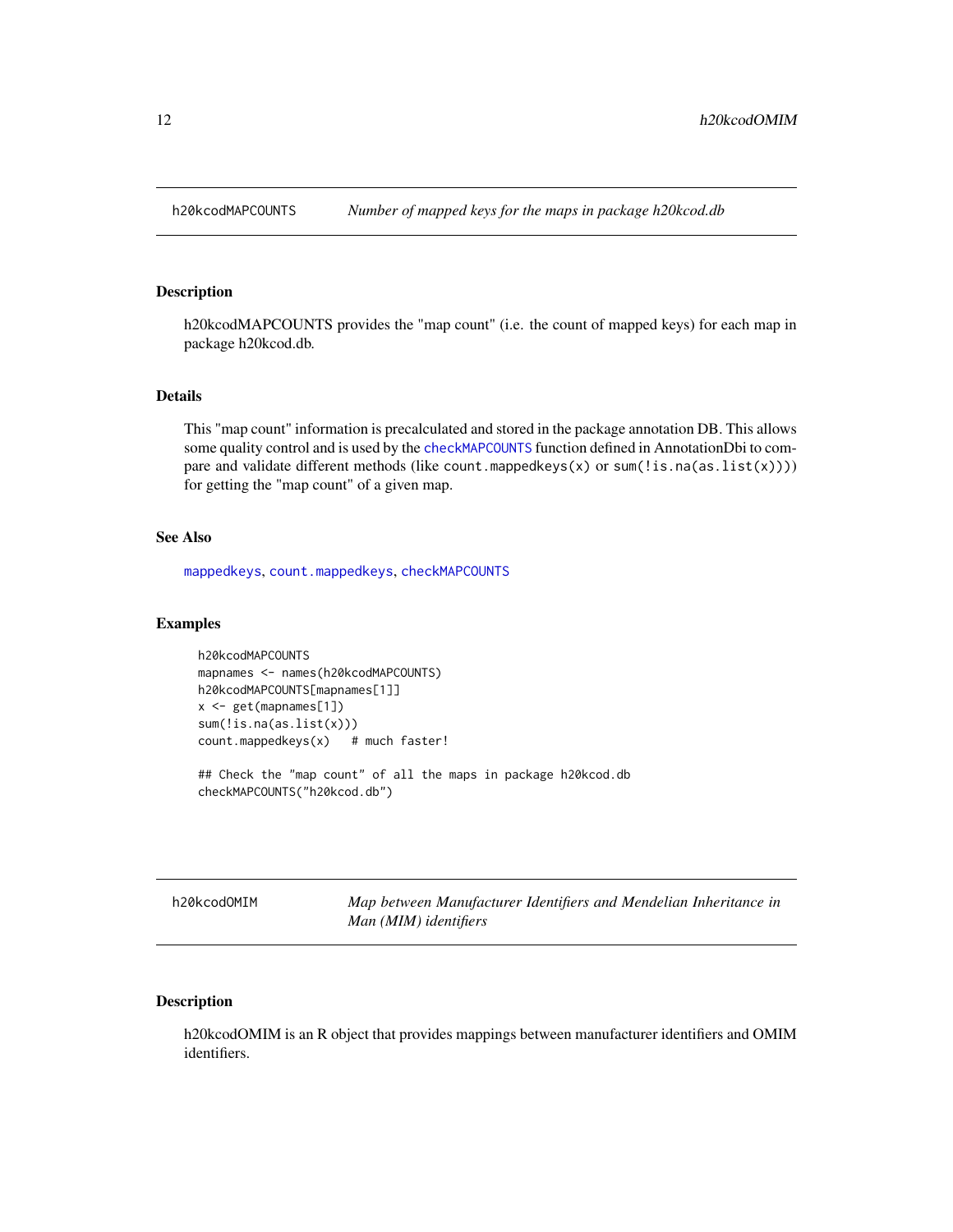#### <span id="page-12-0"></span>Details

Each manufacturer identifier is mapped to a vector of OMIM identifiers. The vector length may be one or longer, depending on how many OMIM identifiers the manufacturer identifier maps to. An NA is reported for any manufacturer identifier that cannot be mapped to an OMIM identifier at this time.

OMIM is based upon the book Mendelian Inheritance in Man (V. A. McKusick) and focuses primarily on inherited or heritable genetic diseases. It contains textual information, pictures, and reference information that can be searched using various terms, among which the MIM number is one.

Mappings were based on data provided by: Entrez Gene ftp://ftp.ncbi.nlm.nih.gov/gene/DATA With a date stamp from the source of: 2015-Sep27

## References

<http://www.ncbi.nlm.nih.gov/entrez/query.fcgi?db=gene> [http://www3.ncbi.nlm.nih.g](http://www3.ncbi.nlm.nih.gov/entrez/query.fcgi?db=OMIM)ov/ [entrez/query.fcgi?db=OMIM](http://www3.ncbi.nlm.nih.gov/entrez/query.fcgi?db=OMIM)

# Examples

```
x <- h20kcodOMIM
# Get the probe identifiers that are mapped to a OMIM ID
mapped_probes <- mappedkeys(x)
# Convert to a list
xx <- as.list(x[mapped_probes])
if(length(xx) > 0) {
  # Get the OMIM for the first five probes
  xx[1:5]
  # Get the first one
  xx[[1]]
}
```
h20kcodORGANISM *The Organism information for h20kcod*

## Description

h20kcodORGANISM is an R object that contains a single item: a character string that names the organism for which h20kcod was built. h20kcodORGPKG is an R object that contains a chararcter vector with the name of the organism package that a chip package depends on for its gene-centric annotation.

#### Details

Although the package name is suggestive of the organism for which it was built, h20kcodORGANISM provides a simple way to programmatically extract the organism name. h20kcodORGPKG provides a simple way to programmatically extract the name of the parent organism package. The parent organism package is a strict dependency for chip packages as this is where the gene cetric information is ultimately extracted from. The full package name will always be this string plus the extension ".db". But most programatic acces will not require this extension, so its more convenient to leave it out.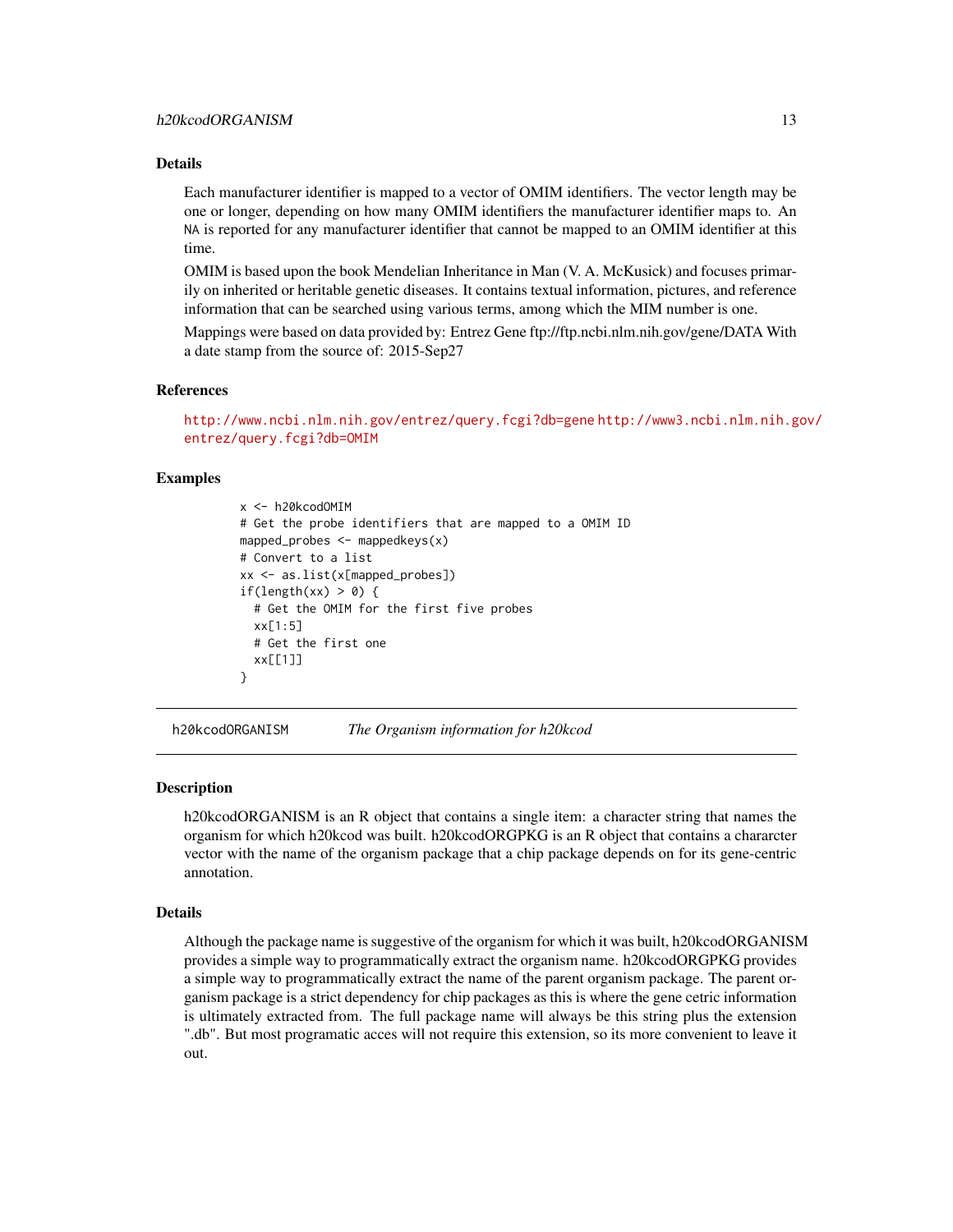# Examples

h20kcodORGANISM h20kcodORGPKG

h20kcodPATH *Mappings between probe identifiers and KEGG pathway identifiers*

# **Description**

KEGG (Kyoto Encyclopedia of Genes and Genomes) maintains pathway data for various organisms.

h20kcodPATH maps probe identifiers to the identifiers used by KEGG for pathways in which the genes represented by the probe identifiers are involved

h20kcodPATH2PROBE is an R object that provides mappings between KEGG identifiers and manufacturer identifiers.

# Details

Each KEGG pathway has a name and identifier. Pathway name for a given pathway identifier can be obtained using the KEGG data package that can either be built using AnnBuilder or downloaded from Bioconductor <http://www.bioconductor.org>.

Graphic presentations of pathways are searchable at url http://www.genome.ad.jp/kegg/pathway.html by using pathway identifiers as keys.

Mappings were based on data provided by: KEGG GENOME ftp://ftp.genome.jp/pub/kegg/genomes With a date stamp from the source of: 2011-Mar15

#### References

<http://www.genome.ad.jp/kegg/>

```
x <- h20kcodPATH
# Get the probe identifiers that are mapped to a KEGG pathway ID
mapped_probes \leq mappedkeys(x)
# Convert to a list
xx <- as.list(x[mapped_probes])
if(length(xx) > 0) {
  # Get the PATH for the first five probes
  xx[1:5]
  # Get the first one
  xx[[1]]
}
# Now convert the h20kcodPATH2PROBE object to a list
xx <- as.list(h20kcodPATH2PROBE)
if(length(xx) > 0){
```
<span id="page-13-0"></span>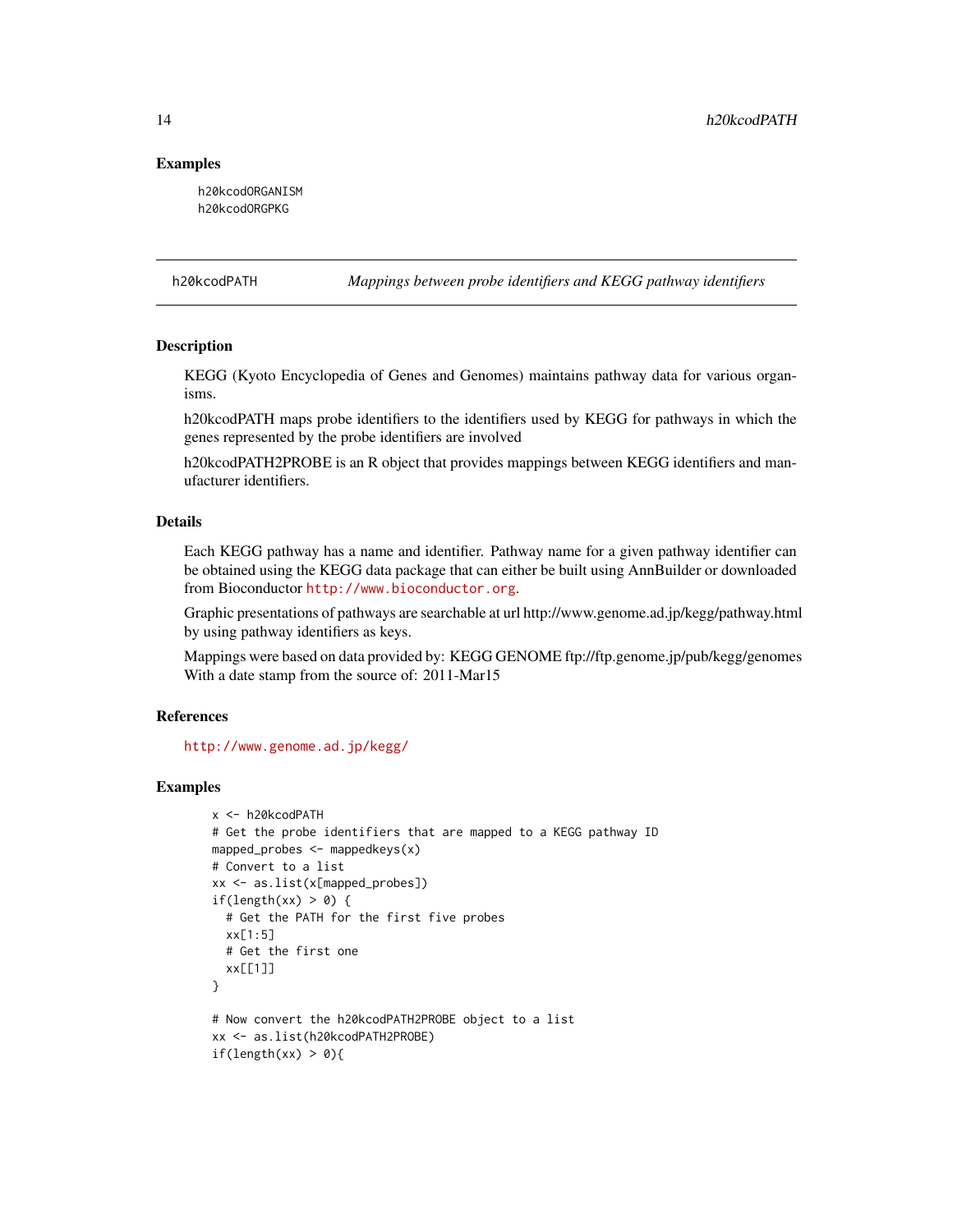# <span id="page-14-0"></span>h20kcodPMID 15

```
# Get the probe identifiers for the first two pathway identifiers
xx[1:2]
# Get the first one
xx[[1]]
```
}

h20kcodPMID *Maps between Manufacturer Identifiers and PubMed Identifiers*

# Description

h20kcodPMID is an R object that provides mappings between manufacturer identifiers and PubMed identifiers. h20kcodPMID2PROBE is an R object that provides mappings between PubMed identifiers and manufacturer identifiers.

# Details

When h20kcodPMID is viewed as a list each manufacturer identifier is mapped to a named vector of PubMed identifiers. The name associated with each vector corresponds to the manufacturer identifier. The length of the vector may be one or greater, depending on how many PubMed identifiers a given manufacturer identifier is mapped to. An NA is reported for any manufacturer identifier that cannot be mapped to a PubMed identifier.

When h20kcodPMID2PROBE is viewed as a list each PubMed identifier is mapped to a named vector of manufacturer identifiers. The name represents the PubMed identifier and the vector contains all manufacturer identifiers that are represented by that PubMed identifier. The length of the vector may be one or longer, depending on how many manufacturer identifiers are mapped to a given PubMed identifier.

Titles, abstracts, and possibly full texts of articles can be obtained from PubMed by providing a valid PubMed identifier. The pubmed function of annotate can also be used for the same purpose.

Mappings were based on data provided by: Entrez Gene ftp://ftp.ncbi.nlm.nih.gov/gene/DATA With a date stamp from the source of: 2015-Sep27

#### References

<http://www.ncbi.nlm.nih.gov/entrez/query.fcgi?db=PubMed>

```
x <- h20kcodPMID
    # Get the probe identifiers that are mapped to any PubMed ID
   mapped_probes \leq mappedkeys(x)
   # Convert to a list
    xx <- as.list(x[mapped_probes])
if(length(xx) > 0){
   # Get the PubMed identifiers for the first two probe identifiers
   xx[1:2]
   # Get the first one
   xx[[1]]
```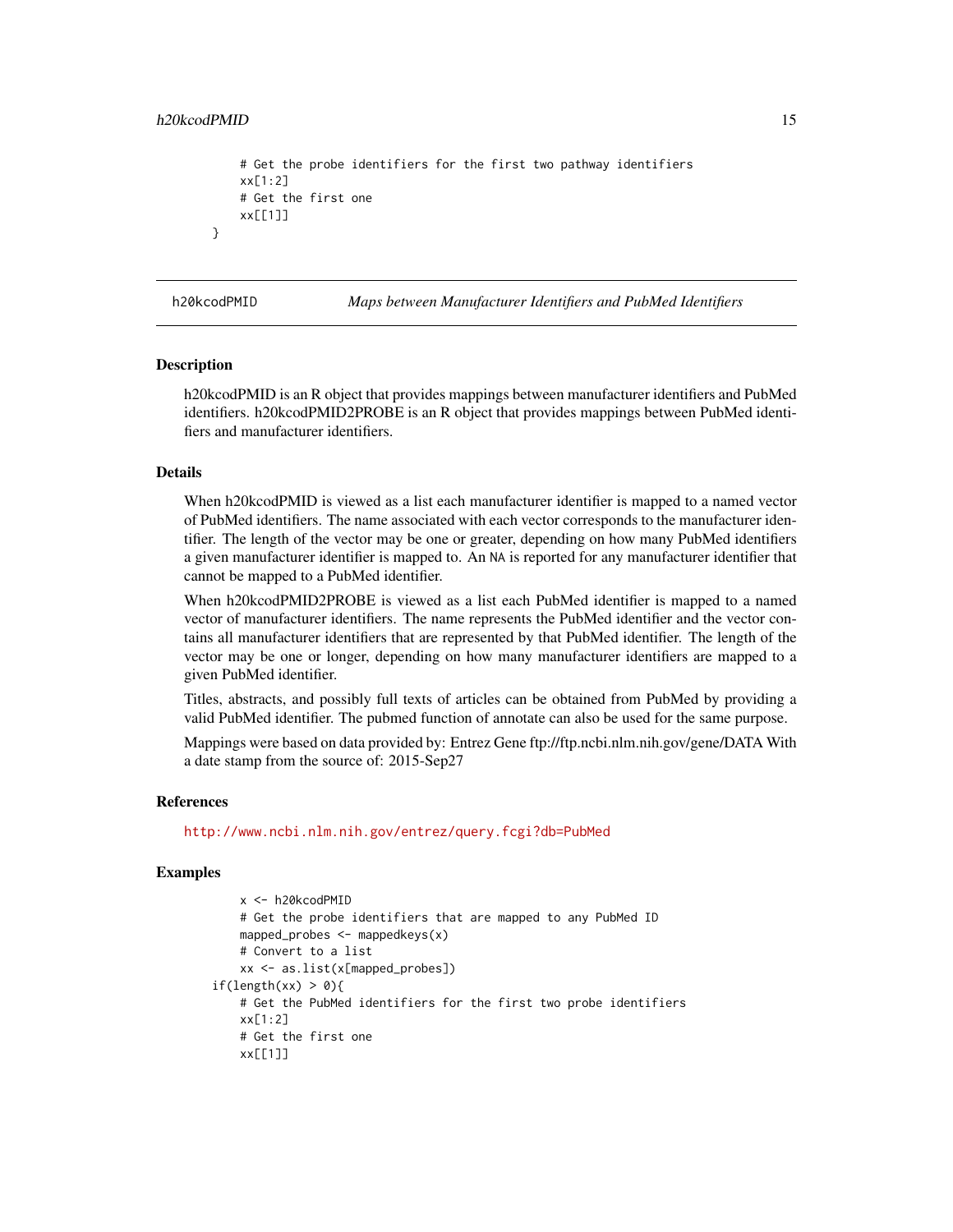```
if(interactive() && !is.null(xx[[1]]) && !is.na(xx[[1]])
      && require(annotate)){
       # Get article information as XML files
       xmls <- pubmed(xx[[1]], disp = "data")
       # View article information using a browser
       pubmed(xx[[1]], disp = "browser")
   }
}
# Now convert the reverse map object h20kcodPMID2PROBE to a list
xx <- as.list(h20kcodPMID2PROBE)
if(length(xx) > 0){
   # Get the probe identifiers for the first two PubMed identifiers
   xx[1:2]
   # Get the first one
   xx[[1]]
   if(interactive() && require(annotate)){
       # Get article information as XML files for a PubMed id
       xmls < - pubmed(names(xx)[1], disp = "data")
       # View article information using a browser
       pubmed(names(xx)[1], disp = "browser")
   }
}
```
h20kcodREFSEQ *Map between Manufacturer Identifiers and RefSeq Identifiers*

# Description

h20kcodREFSEQ is an R object that provides mappings between manufacturer identifiers and Ref-Seq identifiers.

# Details

Each manufacturer identifier is mapped to a named vector of RefSeq identifiers. The name represents the manufacturer identifier and the vector contains all RefSeq identifiers that can be mapped to that manufacturer identifier. The length of the vector may be one or greater, depending on how many RefSeq identifiers a given manufacturer identifier can be mapped to. An NA is reported for any manufacturer identifier that cannot be mapped to a RefSeq identifier at this time.

RefSeq identifiers differ in format according to the type of record the identifiers are for as shown below:

NG\\_XXXXX: RefSeq accessions for genomic region (nucleotide) records

NM\\_XXXXX: RefSeq accessions for mRNA records

NC\\_XXXXX: RefSeq accessions for chromosome records

NP\\_XXXXX: RefSeq accessions for protein records

XR\\_XXXXX: RefSeq accessions for model RNAs that are not associated with protein products

XM\\_XXXXX: RefSeq accessions for model mRNA records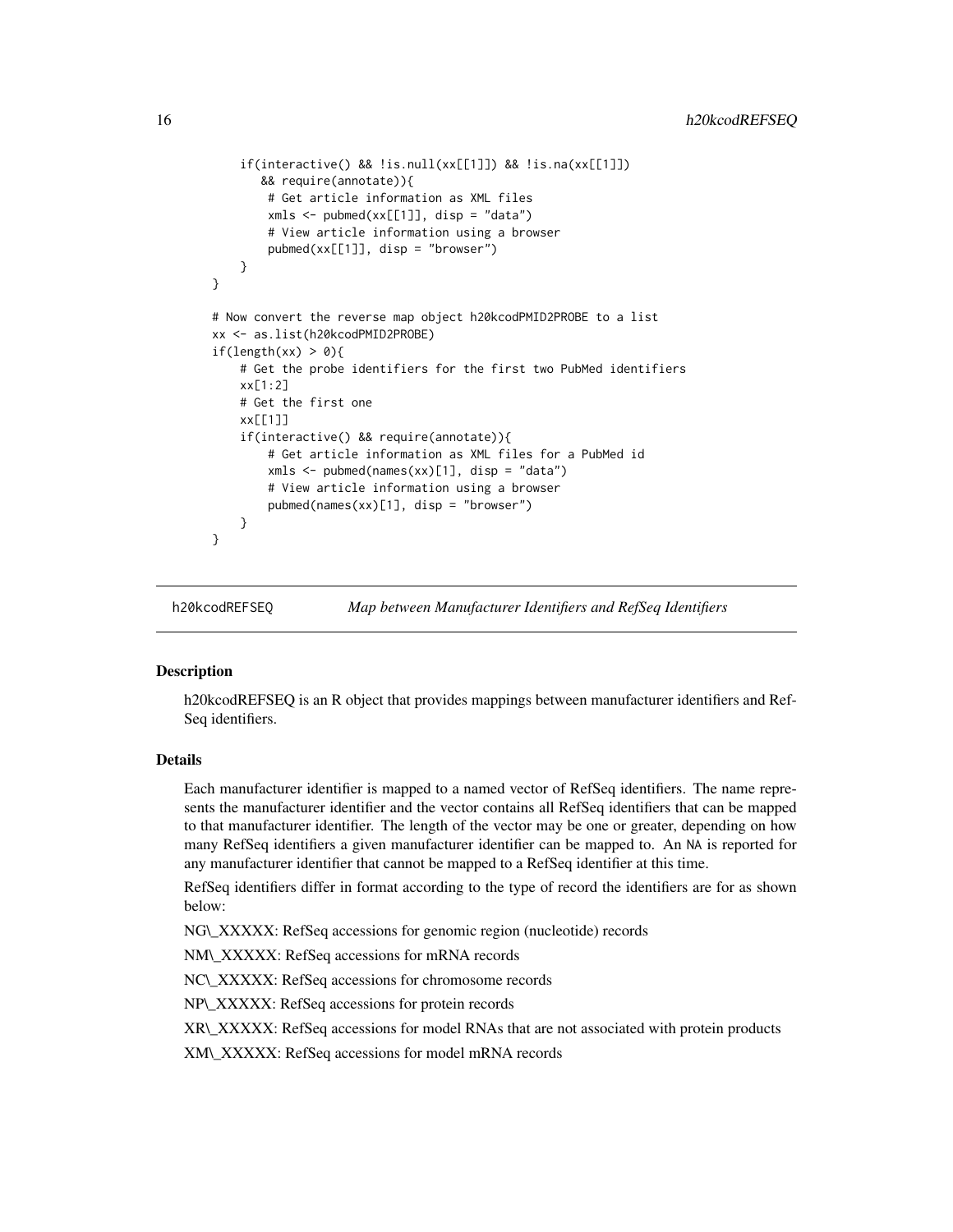<span id="page-16-0"></span>XP\\_XXXXX: RefSeq accessions for model protein records

Where XXXXX is a sequence of integers.

NCBI <http://www.ncbi.nlm.nih.gov/RefSeq/> allows users to query the RefSeq database using RefSeq identifiers.

Mappings were based on data provided by: Entrez Gene ftp://ftp.ncbi.nlm.nih.gov/gene/DATA With a date stamp from the source of: 2015-Sep27

#### References

<http://www.ncbi.nlm.nih.gov> <http://www.ncbi.nlm.nih.gov/RefSeq/>

## Examples

```
x <- h20kcodREFSEQ
# Get the probe identifiers that are mapped to any RefSeq ID
mapped_probes <- mappedkeys(x)
# Convert to a list
xx <- as.list(x[mapped_probes])
if(length(xx) > 0) {
 # Get the REFSEQ for the first five probes
 xx[1:5]
 # Get the first one
 xx[[1]]
}
```
h20kcodSYMBOL *Map between Manufacturer Identifiers and Gene Symbols*

# Description

h20kcodSYMBOL is an R object that provides mappings between manufacturer identifiers and gene abbreviations.

## Details

Each manufacturer identifier is mapped to an abbreviation for the corresponding gene. An NA is reported if there is no known abbreviation for a given gene.

Symbols typically consist of 3 letters that define either a single gene (ABC) or multiple genes (ABC1, ABC2, ABC3). Gene symbols can be used as key words to query public databases such as Entrez Gene.

Mappings were based on data provided by: Entrez Gene ftp://ftp.ncbi.nlm.nih.gov/gene/DATA With a date stamp from the source of: 2015-Sep27

# References

<http://www.ncbi.nlm.nih.gov/entrez/query.fcgi?db=gene>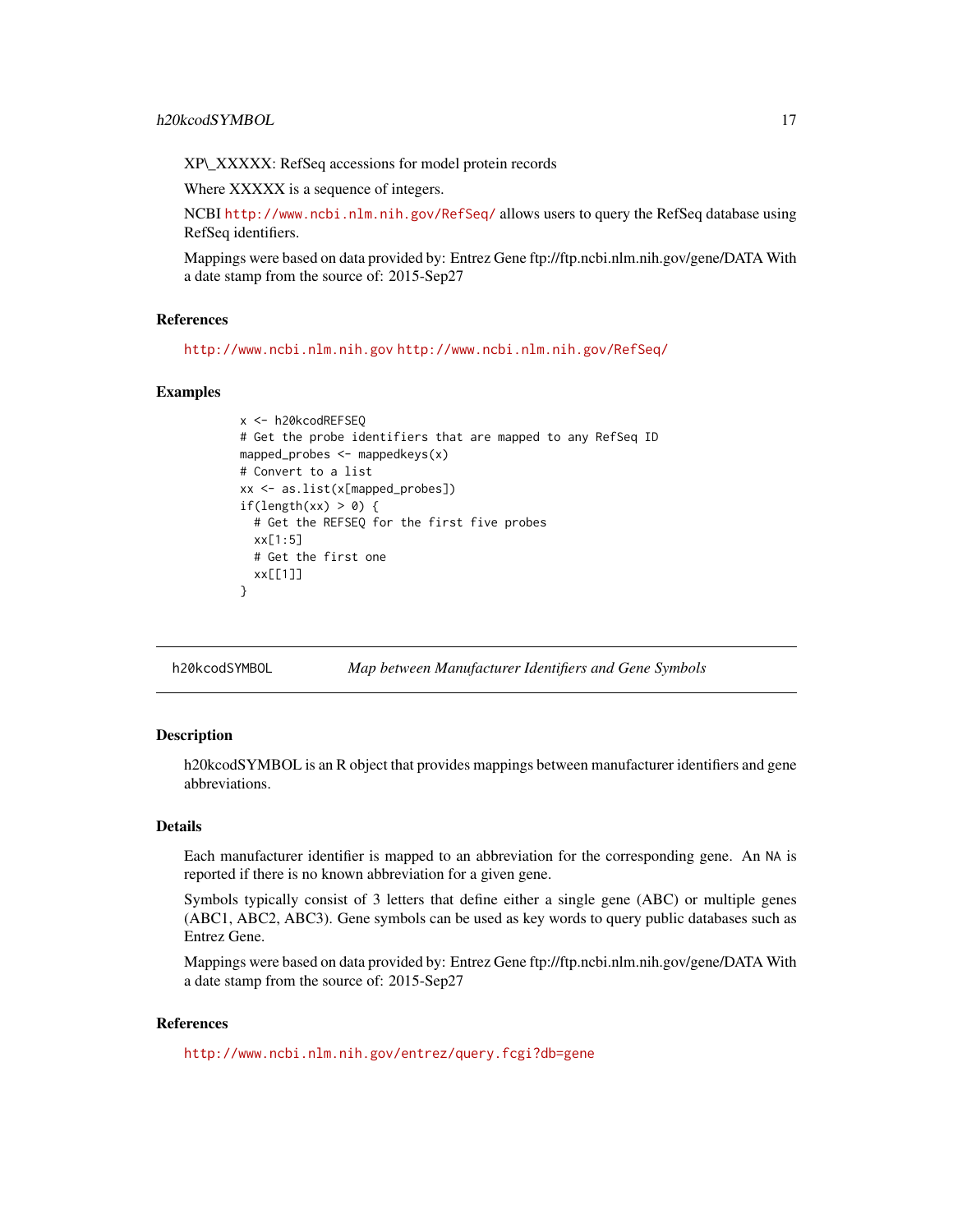## Examples

```
x <- h20kcodSYMBOL
# Get the probe identifiers that are mapped to a gene symbol
mapped_probes \leq mappedkeys(x)
# Convert to a list
xx <- as.list(x[mapped_probes])
if(length(xx) > 0) {
 # Get the SYMBOL for the first five probes
 xx[1:5]
 # Get the first one
 xx[[1]]
}
```
h20kcodUNIGENE *Map between Manufacturer Identifiers and UniGene cluster identifiers*

# **Description**

h20kcodUNIGENE is an R object that provides mappings between manufacturer identifiers and UniGene identifiers.

#### Details

Each manufacturer identifier is mapped to a UniGene identifier. An NA is reported if the manufacturer identifier cannot be mapped to UniGene at this time.

A UniGene identifier represents a cluster of sequences of a gene. Using UniGene identifiers one can query the UniGene database for information about the sequences or the Entrez Gene database for information about the genes.

Mappings were based on data provided by: Entrez Gene ftp://ftp.ncbi.nlm.nih.gov/gene/DATA With a date stamp from the source of: 2015-Sep27

## References

<http://www.ncbi.nlm.nih.gov/entrez/query.fcgi?db=gene>

```
x <- h20kcodUNIGENE
# Get the probe identifiers that are mapped to an UNIGENE ID
mapped_probes <- mappedkeys(x)
# Convert to a list
xx <- as.list(x[mapped_probes])
if(length(xx) > 0) {
 # Get the UNIGENE for the first five probes
 xx[1:5]
 # Get the first one
  xx[[1]]
}
```
<span id="page-17-0"></span>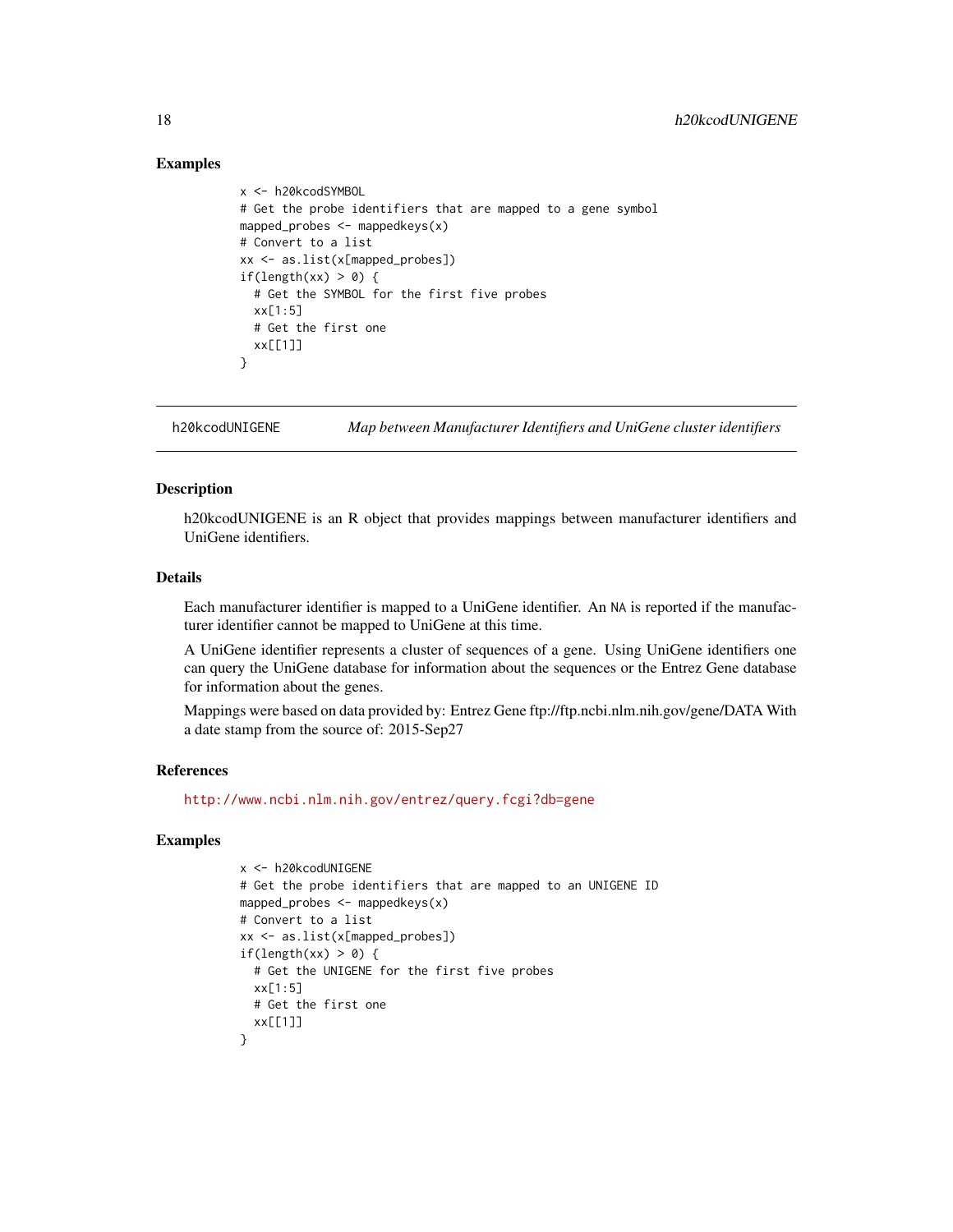<span id="page-18-0"></span>

h20kcodUNIPROT is an R object that contains mappings between the manufacturer identifiers and Uniprot accession numbers.

# Details

This object is a simple mapping of manufacturer identifiers to Uniprot Accessions.

Mappings were based on data provided by NCBI (link above) with an exception for fly, which required retrieving the data from ensembl <http://www.ensembl.org/biomart/martview/>

## Examples

```
x <- h20kcodUNIPROT
# Get the entrez gene IDs that are mapped to an Uniprot ID
mapped_genes \leq mappedkeys(x)
# Convert to a list
xx <- as.list(x[mapped_genes])
if(length(xx) > 0) {
  # Get the Uniprot IDs for the first five genes
  xx[1:5]
  # Get the first one
  xx[[1]]
}
```
h20kcod\_dbconn *Collect information about the package annotation DB*

#### Description

Some convenience functions for getting a connection object to (or collecting information about) the package annotation DB.

# Usage

```
h20kcod_dbconn()
h20kcod_dbfile()
h20kcod_dbschema(file="", show.indices=FALSE)
h20kcod_dbInfo()
```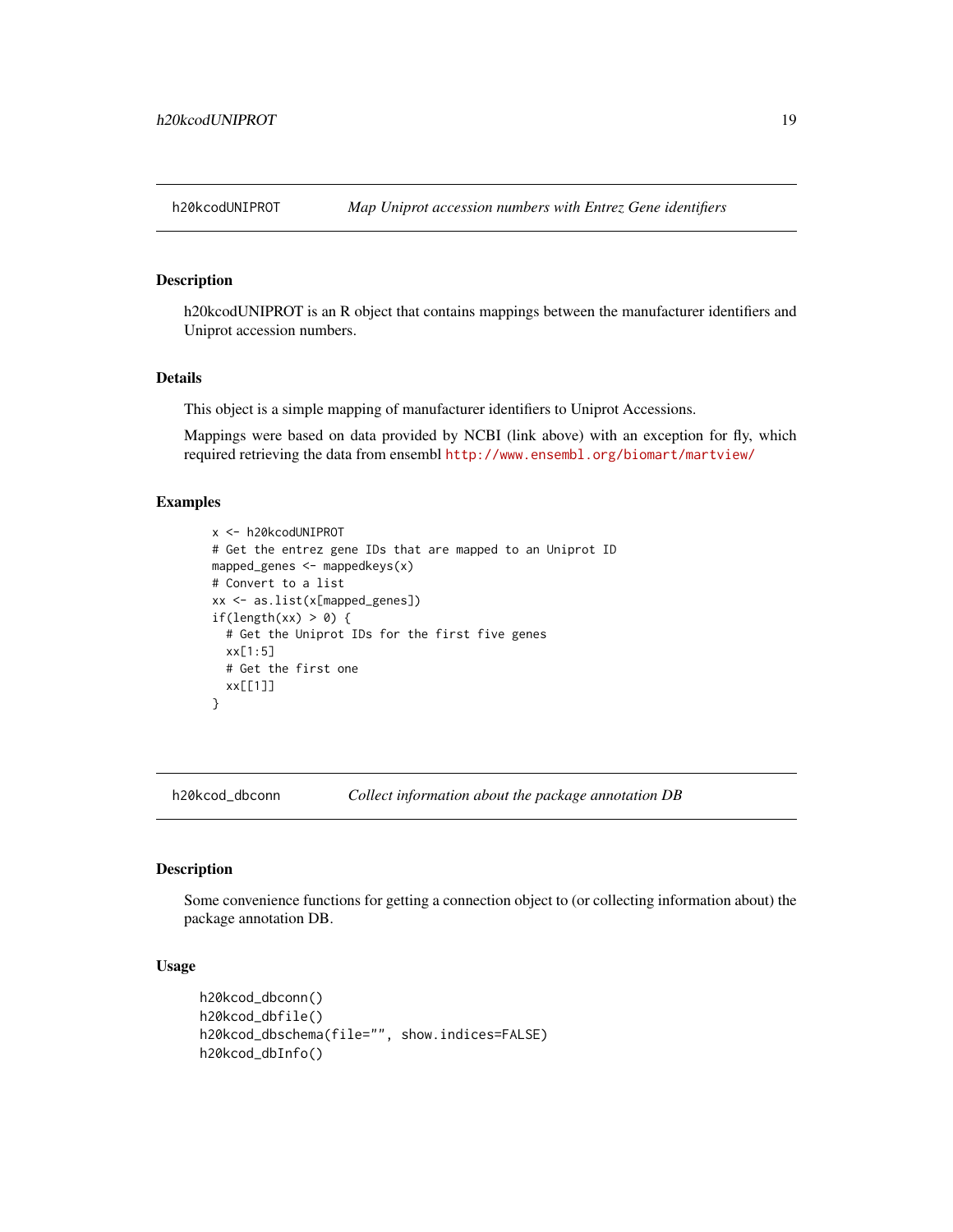## <span id="page-19-0"></span>Arguments

| file         | A connection, or a character string naming the file to print to (see the file<br>argument of the cat function for the details). |
|--------------|---------------------------------------------------------------------------------------------------------------------------------|
| show.indices | The CREATE INDEX statements are not shown by default. Use show, indices=TRUE<br>to get them.                                    |

# Details

h20kcod\_dbconn returns a connection object to the package annotation DB. IMPORTANT: Don't call [dbDisconnect](#page-0-0) on the connection object returned by h20kcod\_dbconn or you will break all the [AnnDbObj](#page-0-0) objects defined in this package!

h20kcod\_dbfile returns the path (character string) to the package annotation DB (this is an SQLite file).

h20kcod\_dbschema prints the schema definition of the package annotation DB.

h20kcod\_dbInfo prints other information about the package annotation DB.

## Value

h20kcod\_dbconn: a DBIConnection object representing an open connection to the package annotation DB.

h20kcod\_dbfile: a character string with the path to the package annotation DB.

h20kcod\_dbschema: none (invisible NULL).

h20kcod\_dbInfo: none (invisible NULL).

# See Also

[dbGetQuery](#page-0-0), [dbConnect](#page-0-0), [dbconn](#page-0-0), [dbfile](#page-0-0), [dbschema](#page-0-0), [dbInfo](#page-0-0)

# Examples

## Count the number of rows in the "probes" table: dbGetQuery(h20kcod\_dbconn(), "SELECT COUNT(\*) FROM probes")

h20kcod\_dbschema()

h20kcod\_dbInfo()